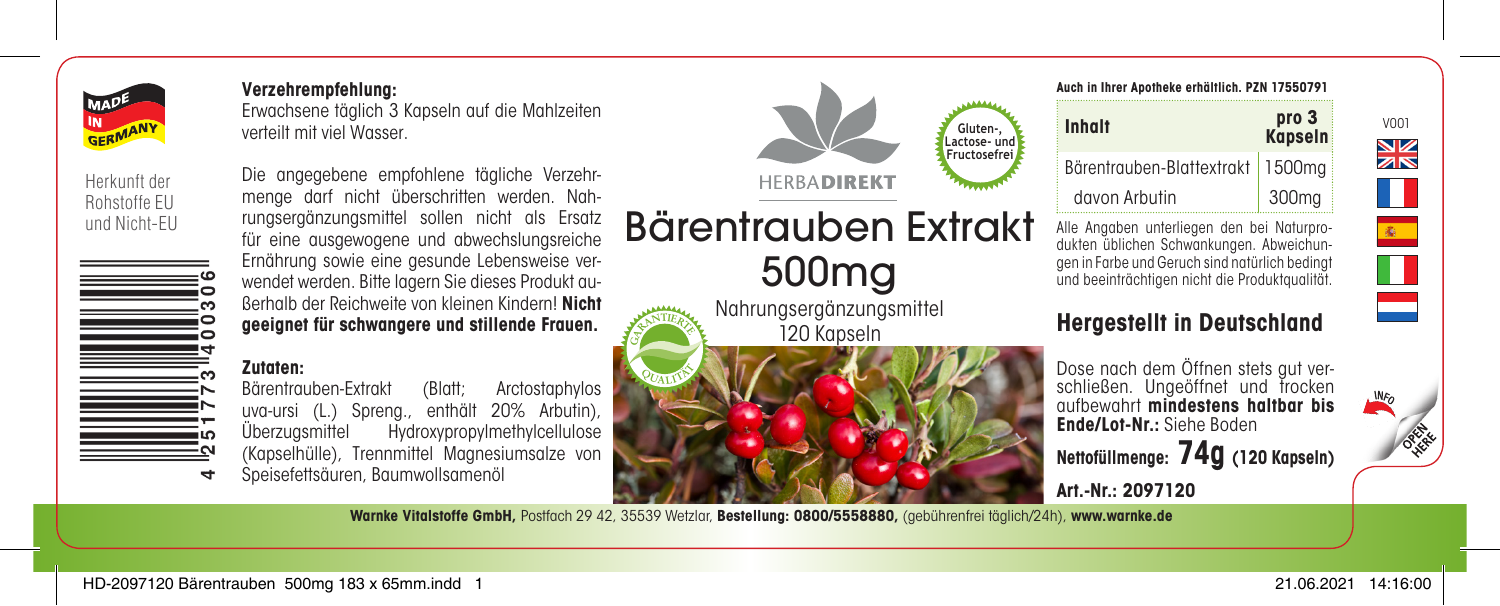HD-2097120 Bärentrauben 500mg 183 x 65mm.indd 2 21.06.2021 14:16:00

 $\frac{1}{2} \left( \frac{1}{2} \right) \left( \frac{1}{2} \right) \left( \frac{1}{2} \right) \left( \frac{1}{2} \right) \left( \frac{1}{2} \right) \left( \frac{1}{2} \right) \left( \frac{1}{2} \right) \left( \frac{1}{2} \right) \left( \frac{1}{2} \right) \left( \frac{1}{2} \right) \left( \frac{1}{2} \right) \left( \frac{1}{2} \right) \left( \frac{1}{2} \right) \left( \frac{1}{2} \right) \left( \frac{1}{2} \right) \left( \frac{1}{2} \right) \left( \frac$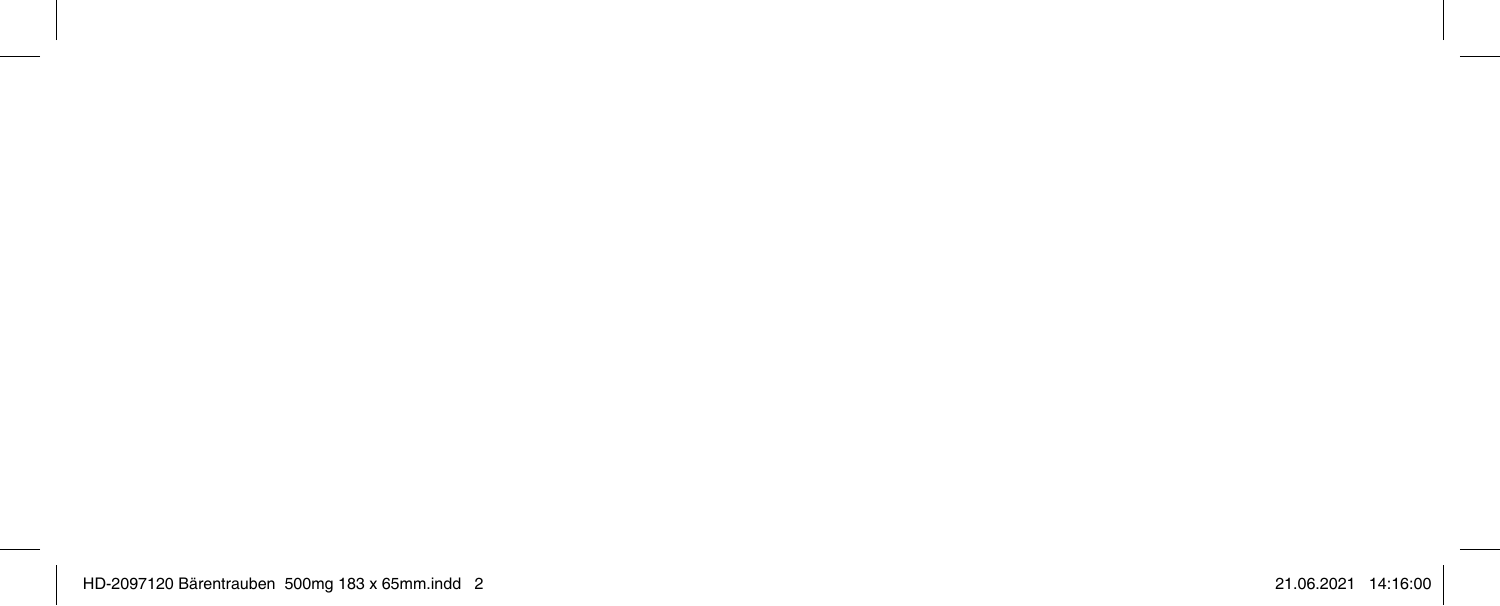### Directions:

Adults 3 capsules daily in divided doses with meals and plenty of water.

Do not exceed the recommended daily intake. Food supplements should not be used as a substitute for a balanced and varied diet or a healthy lifestyle. Keep out of reach of children! Not suitable for pregnant and breastfeeding women.

#### Ingredients:

Bearberry Extract (Leaf; Arctostaphylos uvaursi (L.) Spreng., contains 20% Arbutin), Glazing Agent Hydroxypropylmethylcellulose (Capsule Shell), Anti-Caking Agent Magnesium Salts of Fatty Acids, Cottonseed Oil

## <u>NK</u> **Gluten, Lactose and Fructose Free HFRRADIREKT** Bearberry Extract 500mg Food Supplement 120 Capsules

| <b>Supplement</b><br><b>Facts</b> | per 3 Capsules     |
|-----------------------------------|--------------------|
| <b>Bearberry Leaf Extract</b>     | 1500 <sub>mg</sub> |
| of which Arbutin                  | 300 <sub>mg</sub>  |

All information is subject to the usual varia-<br>tions in natural products. Variations in colour<br>and smell are natural and do not affect the product quality.

## **Made in Germany**

Always close tightly after use. Store in a dry<br>place. **Best before end/batch No.:** See bottom

Net content: 74g (120 Capsules)

Product No.: 2097120

Warnke Vitalstoffe GmbH, Postfach 29 42, D-35539 Wetzlar, www.warnke.de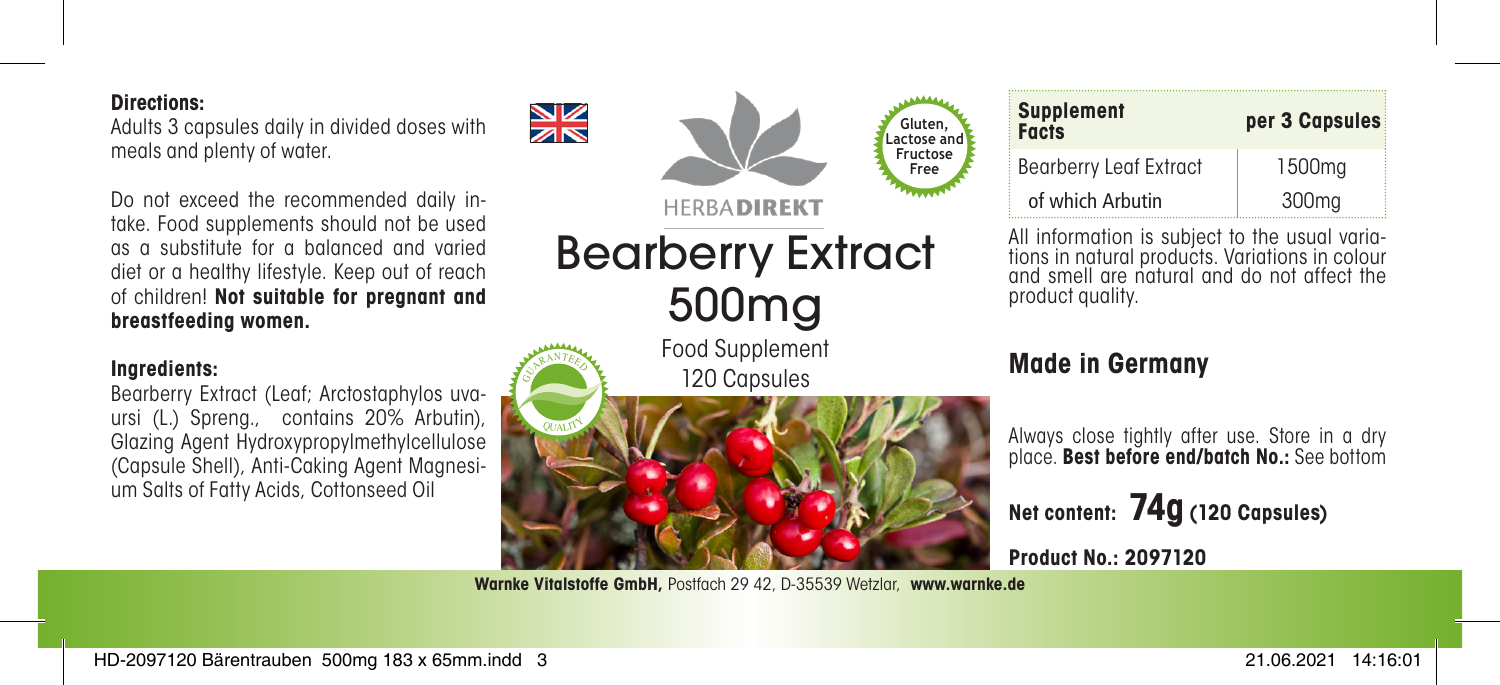#### Posologie:

Adultes, 3 gélules par jour réparties aux repas avec un grand verre d'eau.

La dose quotidienne recommandée ne doit pas être dépassée. Les compléments alimentaires ne doivent en aucun cas se substituer à une alimentation variée, équilibrée et à un mode de vie sain. Tenir le produit hors de portée des enfants. Ne convient pas aux femmes enceintes et allaitantes.

#### Composition:

Extrait de Raisin d'ours (Feuille; Arctostaphylos uva-ursi (L.) Spreng., contient 20% d'arbutine), agent d'enrobage hydroxypropylméthylcellulose (enveloppe de la gélule), anti-agglomérant sels de magnésium d'acides gras alimentaires, huile de graine de coton

# **HFRRADIREKT** Extrait de Raisin d'Ours 500mg

an d

Complément Alimentaire 120 Gélules

**Sans Gluten, Lactose ni Fructose**



Warnke Vitalstoffe GmbH, Postfach 29 42, D-35539 Wetzlar, www.warnke.de

| <b>Contenu</b>                         | pour 3 Gélules     |
|----------------------------------------|--------------------|
| Extrait de Feuille de<br>Raisin d'Ours | 1500 <sub>ma</sub> |
| dont Arbutine                          | 300 <sub>mg</sub>  |

Les informations ci-dessus sont dépendantes des possibles variations des produits naturels. Tout changement de couleur et ou d'odeur n'affectent en rien la qualité du produit.

## Fabriaué en Allemagne

Bien refermer la boite après utilisation. À con- server au sec et à consommer de préférence avant fin/N° de lot: Voir le fond de la boite

Quantité nette: 74g (120 Gélules)

N° d'article: 2097120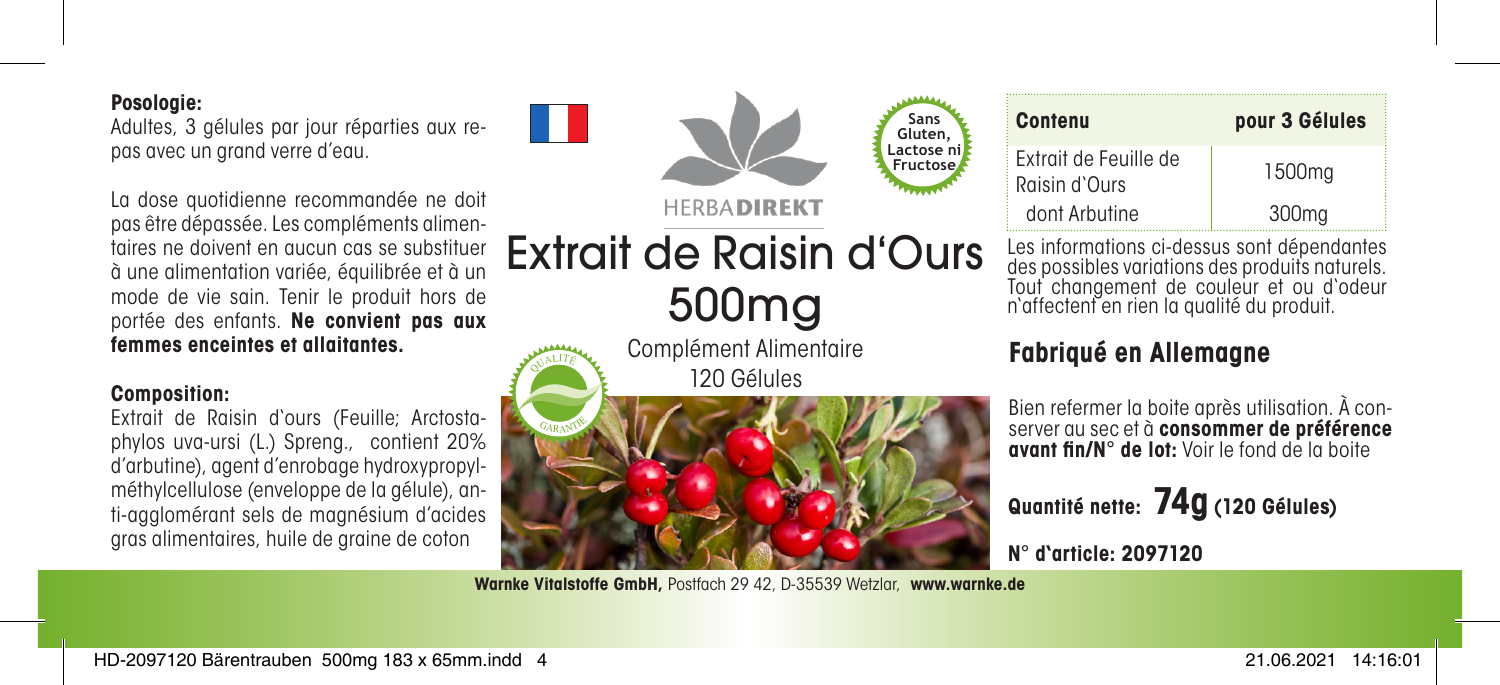### Recomendación de consumo:

Adultos, tomar 3 cápsulas al día repartidas en las comidas con abundante agua.

La dosis diaria expresamente recomendada no debe ser sobrepasada. Los complementos alimenticios no deben utilizarse como sustituto de una dieta equilibrada. Por favor, mantenga este producto fuera del alcance de los niños más pequeños. No apto para mujeres embarazadas o en período de lactancia.

### Ingredientes:

Extracto de Uva ursi (Hoja; Arctostaphylos uvaursi (L.) Spreng., contiene 20% Arbutina), agente de recubrimiento un hidroxipropilmetilcelulosa (cubierta de la cápsula), antiaglomerante sales de magnesio de ácidos grasos, aceite vegetal hidrogenado (semilla de algodón)



Complemento Alimenticio<br>120 Cánsulas **Fabricado en Alemania** 120 Cápsulas

CALIDA<sup>D</sup>



| Información<br><b>Nutricional</b> | por 3<br><b>Cápsulas</b> |
|-----------------------------------|--------------------------|
| Extracto de Hoja de Uva Ursi      | 1500 <sub>ma</sub>       |
| de los cuales Arbutina            | 300 <sub>mg</sub>        |

Los productos naturales suelen presentar ligeras variaciones respecto a las indicaciones. El color y el olor varían por causas naturales y este hecho no disminuve la calidad del producto.

Una vez abierto, cierre el bote correctamente. Conservar en un lugar seco y fresco. Consu- mir preferentemente antes del fin de/N° de lote: Ver en la base

Cantidad neta: 74g (120 Cápsulas)

Núm. de art°: 2097120

Warnke Vitalstoffe GmbH, Postfach 29 42, D-35539 Wetzlar, www.warnke.de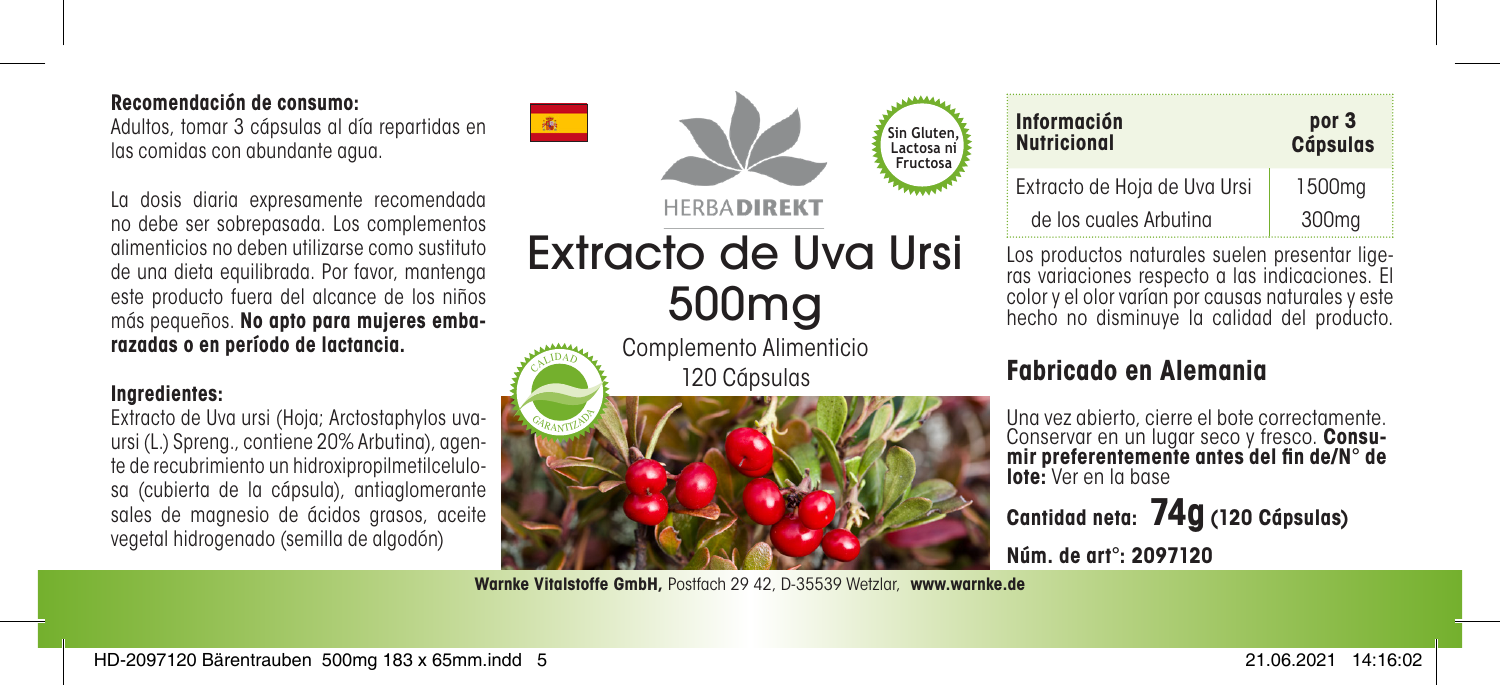#### Posologia consigliata:

Adulti, 3 capsule al giorno ripartite ai pasti con molta acqua.

Non superare la dose giornaliera consigliata. Gli integratori alimentari non vanno intesi come sostituti di una dieta varia ed equilibrata e di uno stile di vita sano. Si prega di tenere questo prodotto fuori dalla portata dei bambini. Non adatto per donne in gravidanza o durante il periodo d'allattamento.

#### Ingredienti:

Estratto d'Uva Ursina (Foglia; Arctostaphylos uva-ursi (L.) Spreng., contiene il 20% d' Arbutina), agente di rivestimento idrossipropilmetilcellulosa (involucro della capsula), agente antiagglomerante sali di magnesio degli acidi grassi, olio di semi di cotone

# QUALIT<sup>À</sup> **GARANTI** Integratore Alimentare<br> **Fabbricato in Germania** 120 Capsule 500mg

H.



| <b>Contenuto</b>                   | per 3 Capsule     |
|------------------------------------|-------------------|
| Estratto di Foglia d'Uva<br>Ursina | 1500ma            |
| di cui Arbutina                    | 300 <sub>mg</sub> |

Tutti i prodotti naturali potrebbero presentare variazioni rispetto a quanto indicato. Le alter- azioni di colore ed odore sono normali in natura e non compromettono la qualità del prodotto.

Chiudere bene il flacone una volta aperto.<br>Conservare in un luogo asciutto e consumarsi preferibilmente entro la fine/N° lotto: Vedi sul fondo

Quantità netta: 74g (120 Capsule)

N° articolo: 2097120

Warnke Vitalstoffe GmbH, Postfach 29 42, D-35539 Wetzlar, www.warnke.de

Estratto d'Uva Ursina

**HFRRADIREKT**